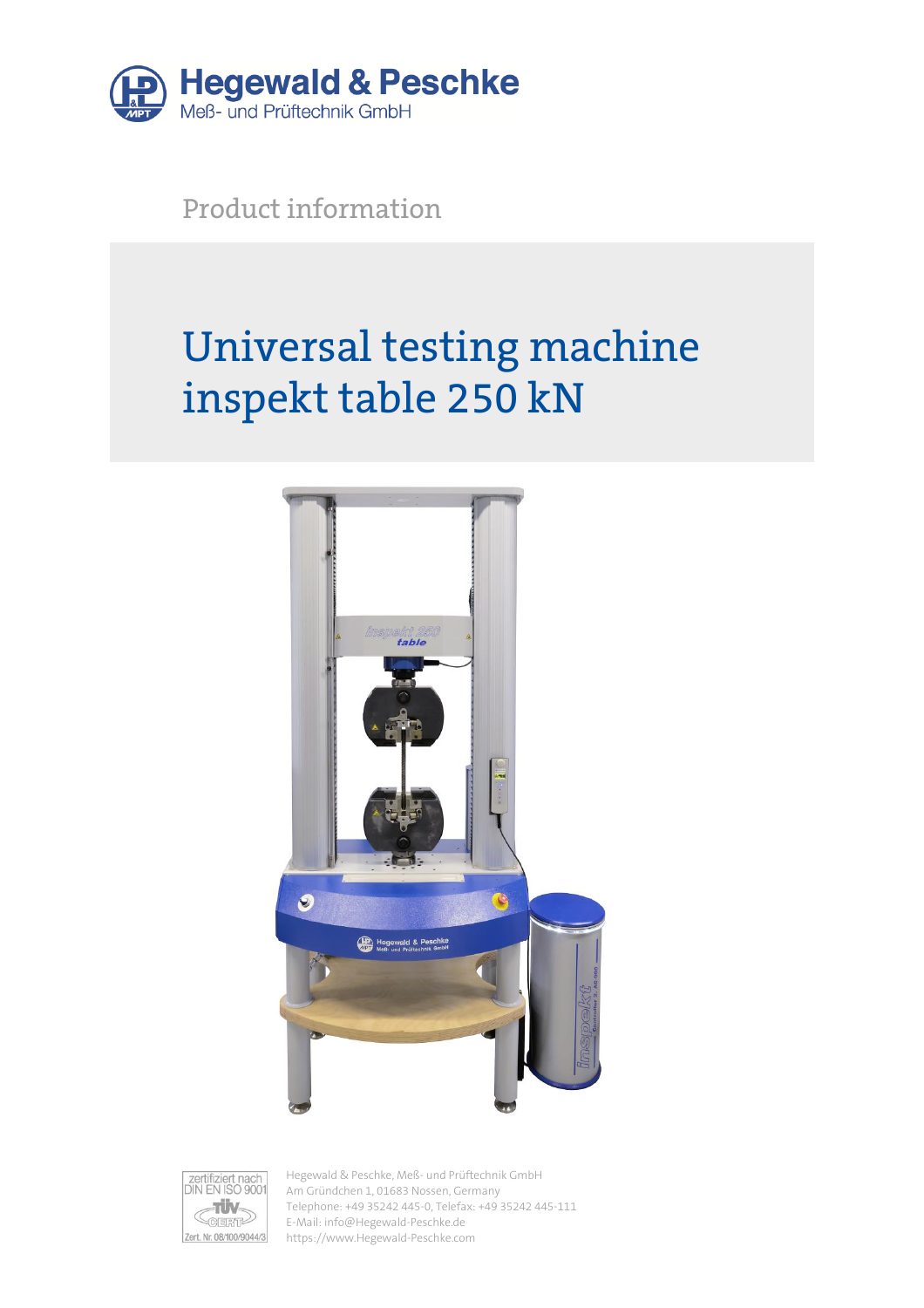

# Modern load frame design for various applications

- Connection of peripheral devices (e.g. furnaces, temperature chambers) and additional measuring and control channels (e.g. extensometers, measuring probes, optical sensors) possible
- Compact machine design for 250 kN maximum load without high voltage power supply

#### Innovative construction guarantees highest measuring precision

- Use of backlash-free precision ball screws with larger diameter (preloaded in aluminium support profiles) and special nut system
	- $\rightarrow$  Precise load transmission
	- $\rightarrow$  High lateral force stability
	- $\rightarrow$  Increased axial rigidity
- Brushless AC drive for static material testing as well as for alternating and continuous loads

#### Innovative control electronics for maximum measurement resolution & extensive functionality

- High modularity and control precision
- Adaptive controller
- High-quality signal converters for maximum resolution
- Standard functions:
	- o Force, displacement, strain control
	- o Overload protection
	- o Automatic sensor identification incl. calibration data storage
	- o Specimen break detection
	- o Return function
	- o Manual positioning via hand panel or our testing software *LabMaster*



# Our testing machines speak your language: LabMaster - the testing software from Hegewald und Peschke

- User-friendly usage concept
- Complete software including all test modules (tensile, compression, bending, peel test) without additional costs
- Universally applicable: simple and complex test procedures: standard-compliant and customer-specific
- High flexibility for integration of external devices, data import and export as well as free configuration of test procedures

# Highest safety with maximum operating convenience

- CE-compliant protective housing optionally available for every application
- Sustainable: capable for cost-efficient and application-oriented updates/upgrades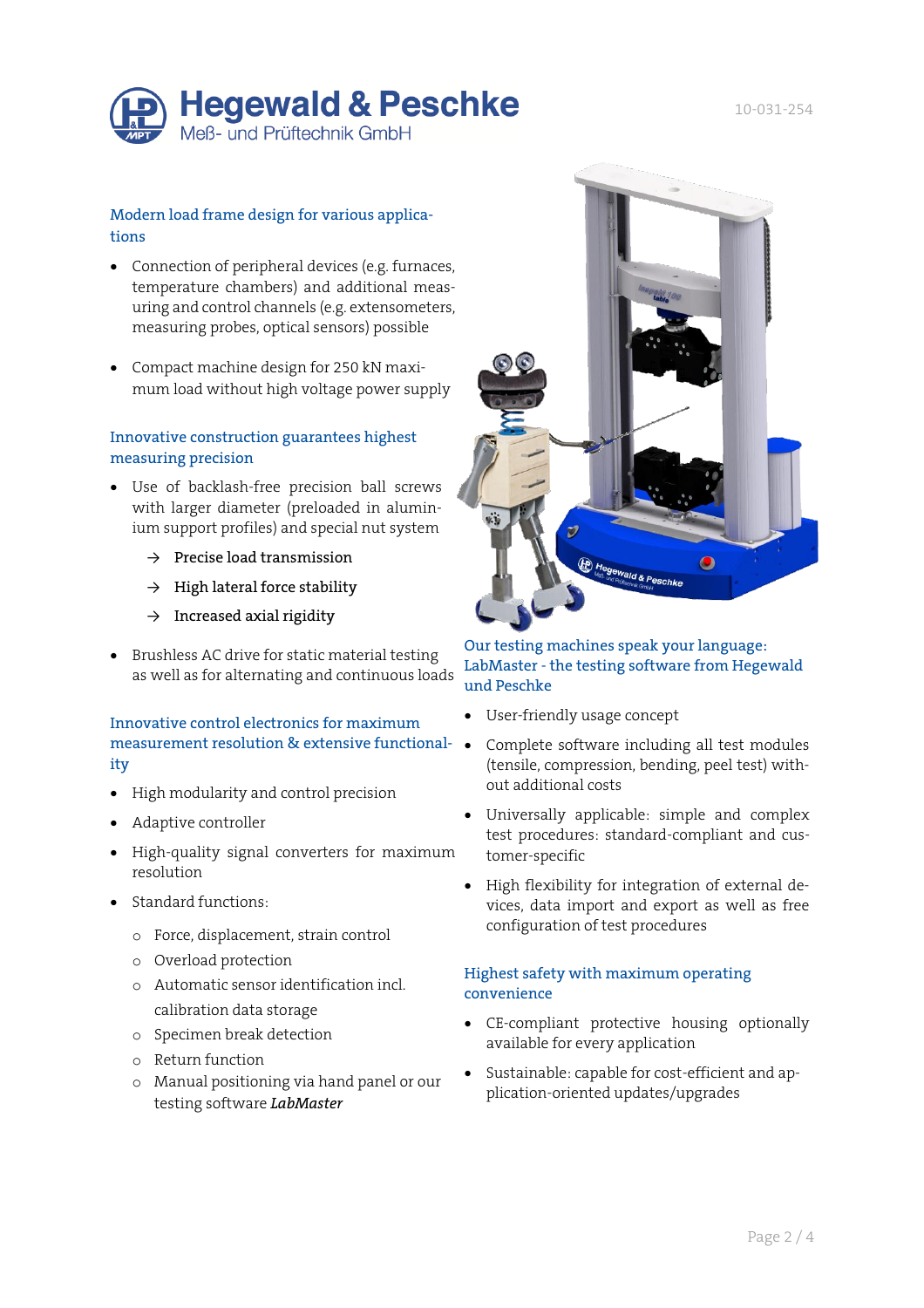

#### Technical data:

| <b>Nominal load</b>                                                              | 250 kN                                                                                                                                                                                                                                                                                        |  |
|----------------------------------------------------------------------------------|-----------------------------------------------------------------------------------------------------------------------------------------------------------------------------------------------------------------------------------------------------------------------------------------------|--|
| <b>Mechanical structure</b>                                                      | 2 backlash-free recirculating ball screw, covered spindle, AC-servomotor                                                                                                                                                                                                                      |  |
| Stiffness of the test frame (incl.<br>deformation of load cell and tool adapter) | 200 kN/mm                                                                                                                                                                                                                                                                                     |  |
| <b>Test speed</b>                                                                | 0.0005 - 175 mm/min (optionally expandable)                                                                                                                                                                                                                                                   |  |
| <b>Resolution of crosshead</b><br>travel measurement                             | $0.0002 \mu m$                                                                                                                                                                                                                                                                                |  |
| Force measuring range                                                            | Class 1 (optionally class 0.5) from 0.1 - 100 % of the nominal load<br>depending on the load cell used<br>(according to DIN EN ISO 7500-1, ASTM E4)                                                                                                                                           |  |
| Force measurement resolu-<br>tion                                                | 24 bit (±8,388,608 digits)                                                                                                                                                                                                                                                                    |  |
| Measuring, control and<br>regulating electronics                                 | Load and traverse path channel integrated<br>3 additional free slots* for expansion cards for analog/digital<br>inputs/outputs for force, displacement, strain gauges, as well as +/-10V<br>input for external measuring devices, safety door connection<br>*optionally expandable to 7 slots |  |
| Data transmission                                                                | Ethernet (LAN) or USB, 50 Hz (standard),<br>optionally higher data acquisition frequency                                                                                                                                                                                                      |  |
| <b>Electrical connection</b>                                                     | 230 VAC, 1.5 kVA, 50/60 Hz, 5-40°C, 20-80 % humidity                                                                                                                                                                                                                                          |  |
| Main test tool connection                                                        | R60/30                                                                                                                                                                                                                                                                                        |  |
| <b>Options necessary for</b><br>operation:                                       | Hand panel with force-displacement display for manual positioning and<br>setup operation, load cell, clamping tool/testing tool, adapter set, LabMas-<br>ter user software, PC (current standard), Windows <sup>®</sup> operating system                                                      |  |

# Dimensions/weight:

|                                                                            | [mm]     |
|----------------------------------------------------------------------------|----------|
| H (height)                                                                 | 2250     |
| H test (test room height)                                                  | 1110     |
| H max (max. test stroke without test 1030<br>tools, adapter and load cell) |          |
| B (width)                                                                  | 880      |
| <b>B</b> absolut (width with control)                                      | ca. 1200 |
| B test (test room width)                                                   | 510      |
| Depth                                                                      | 695      |
| Weight: 570 kg                                                             |          |